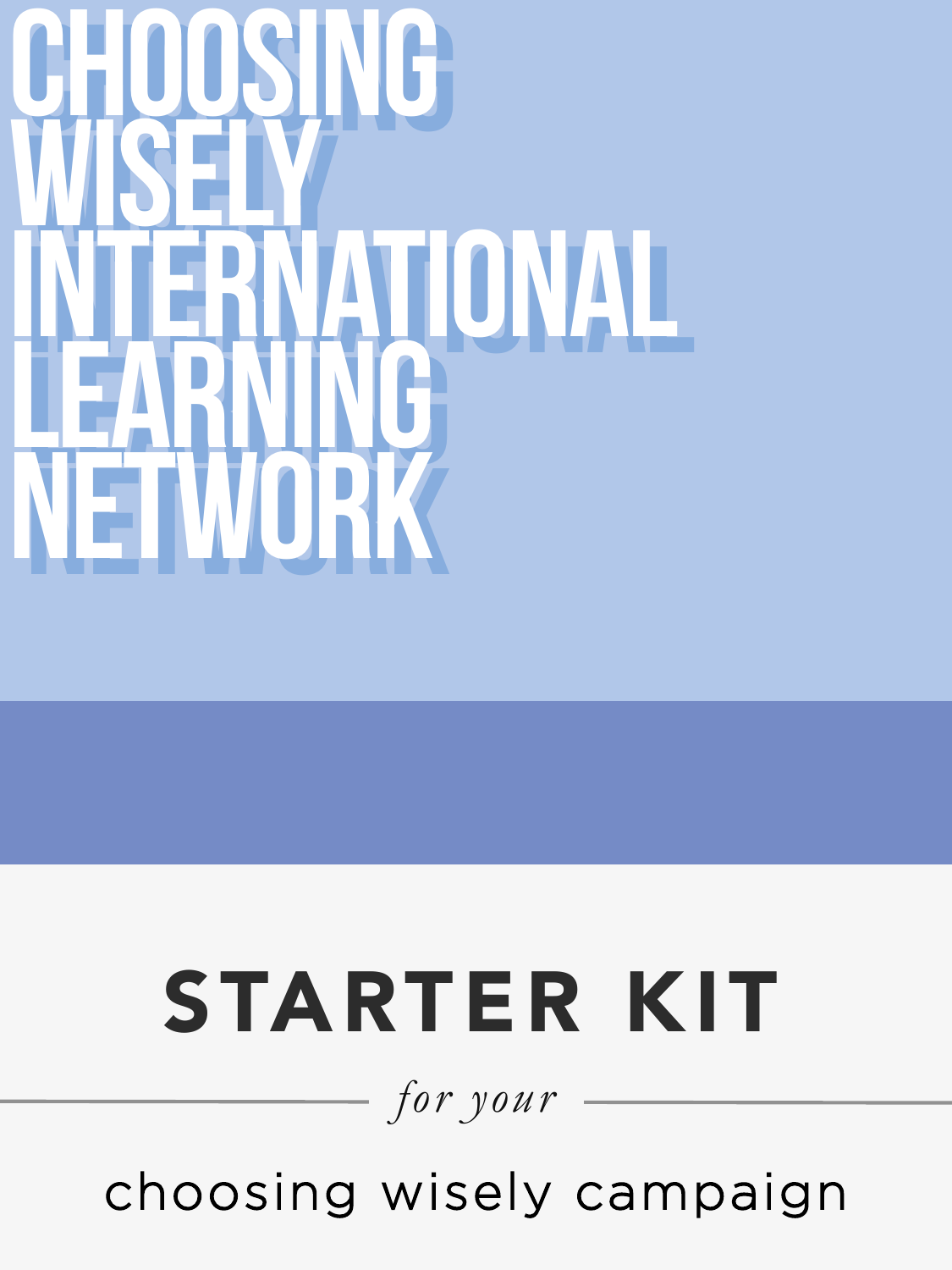## INTRODUCTION

Thank you for your interest in joining the Choosing Wisely International Learning Network.

Become a part of the growing international movement of physician leaders combatting medical overuse and ensuring high quality care.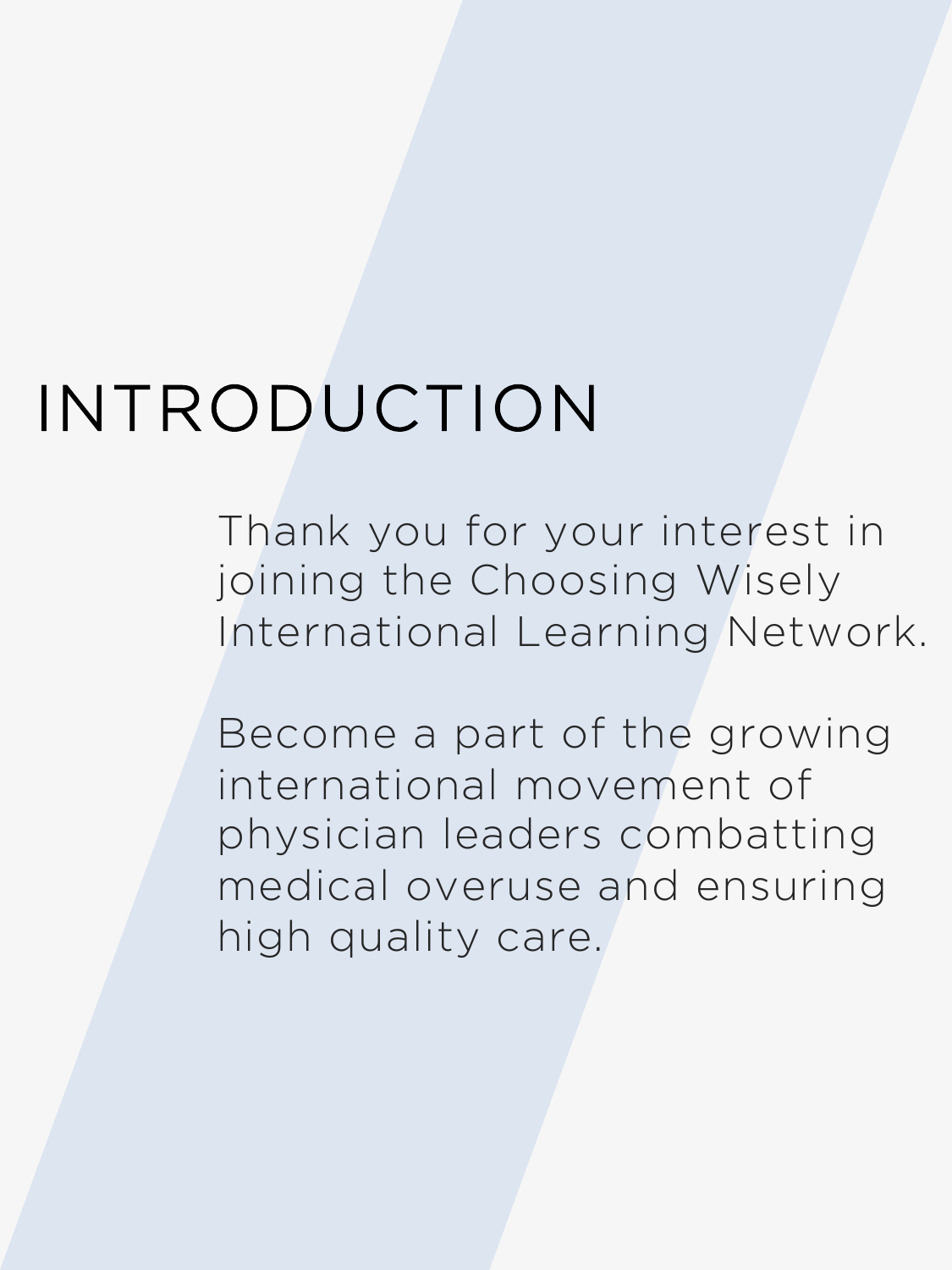## What is Choosing Wisely®?

I WISEIY<sup>®</sup>?<br>
I launched in the<br>
py the ABIM<br>
Imer Reports, has<br>
ntries across the<br>
ourage clinicians<br>
e in evidence-<br>
bout what tests<br>
ot benefit<br>
harm. Choosing Wisely®, first launched in the United States in 2012 by the ABIM Foundation and Consumer Reports, has been adopted by countries across the world. Campaigns encourage clinicians and patients to engage in evidencebased conversations about what tests and treatments may not benefit them and could cause harm.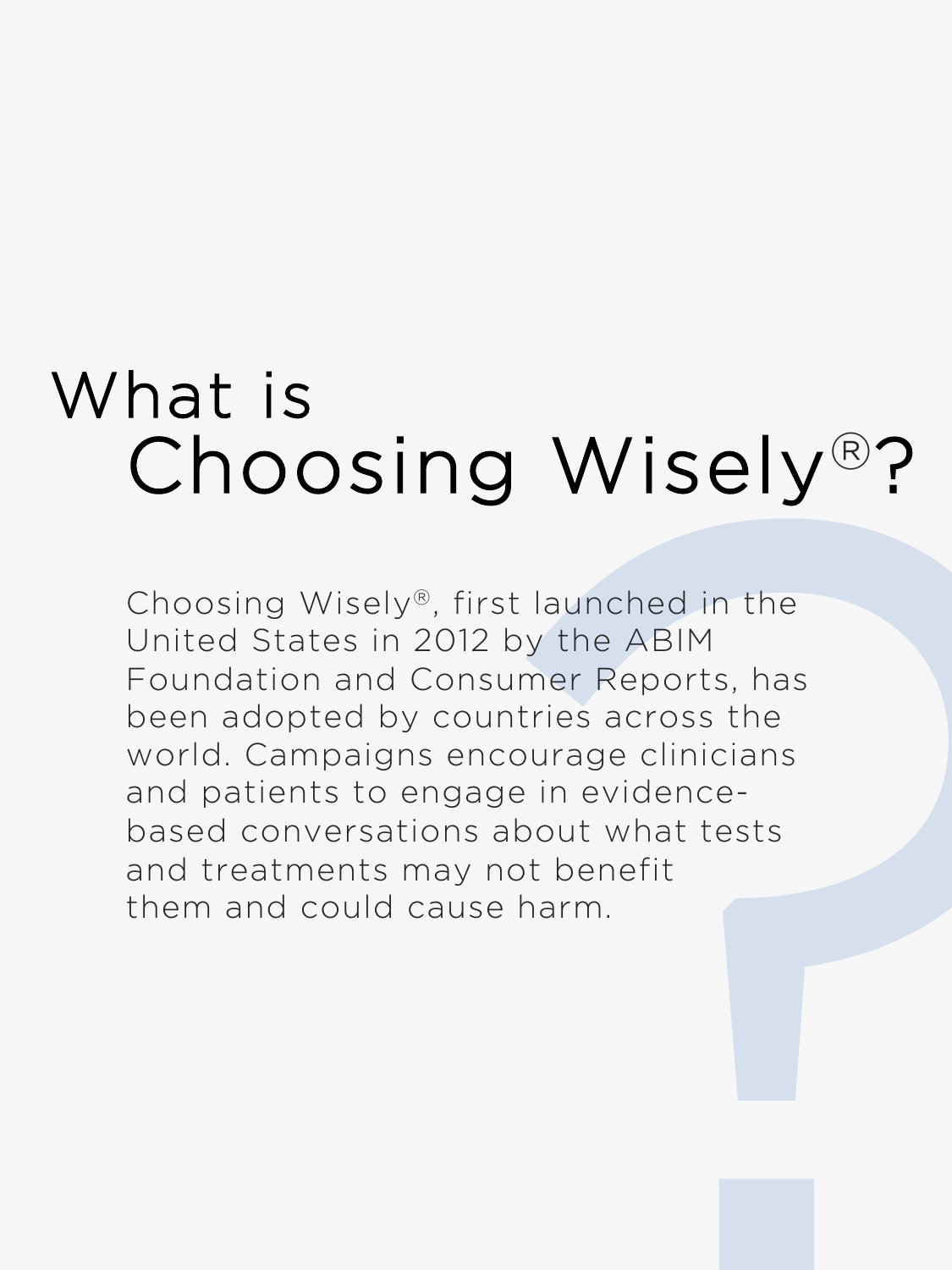## ABOUT

this starter kit

This guide is intended to provide basic information and tools to help you start your Choosing Wisely campaign. You can then tailor your campaign to your local circumstances and creative vision.

Included in the Starter Kit are:



Core principles of a Choosing Wisely campaign



Links to current Choosing Wisely campaigns across the world



Key publications to guide the implementation of your campaign



Contacts to connect to for support

#### LET'S GET STARTED.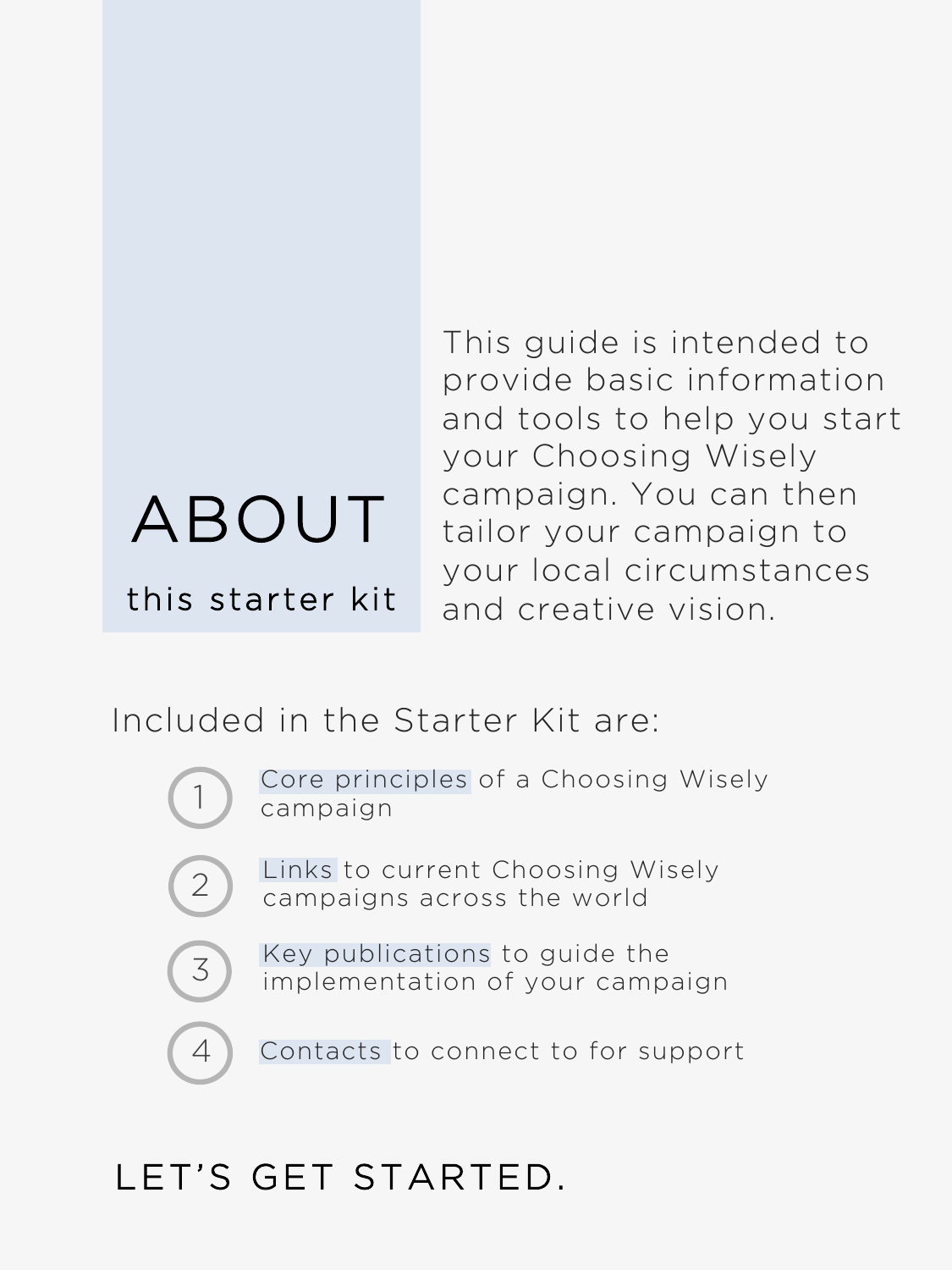## CORE PRINCIPLES<br>
of a Choosing Wisely campaign<br>
(Ve) physician-led of a Choosing Wisely campaign



physician-led



patient-centered



multiprofessional



evidence-based



transparent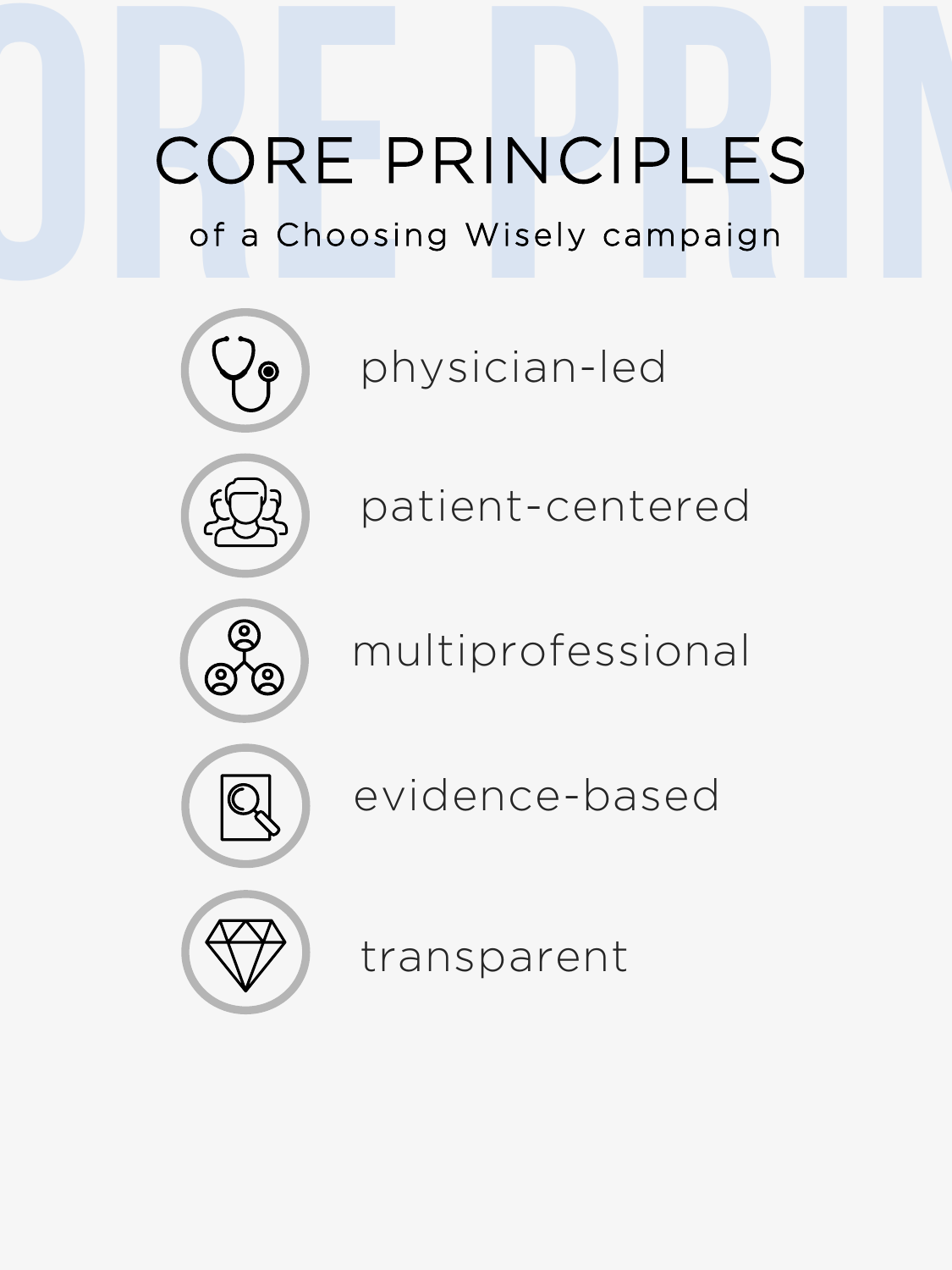# PHYSICIAN-PHYSICIAN-<br>LED<br>The campaign must be physician-LED

The campaign must be physicianled (as opposed to payer/ government led). This is important to building and sustaining the trust of clinicians and patients. It emphasizes that campaigns are focused on quality of care and harm reduction, rather than cost reduction.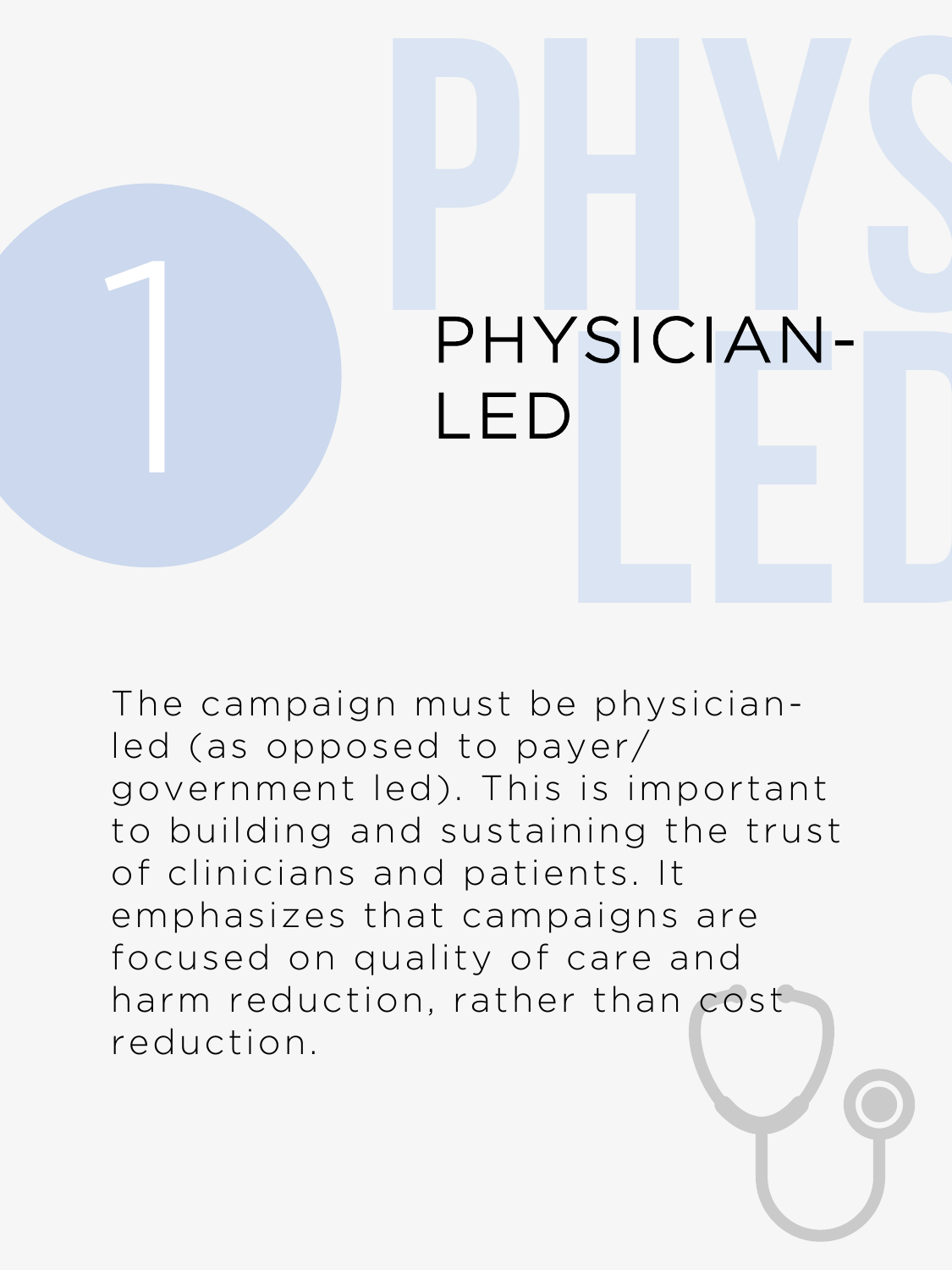

The campaign must be patientfocused and involve efforts to engage patients in the development and implementation process. Communication between clinicians and patients is central to Choosing Wisely.

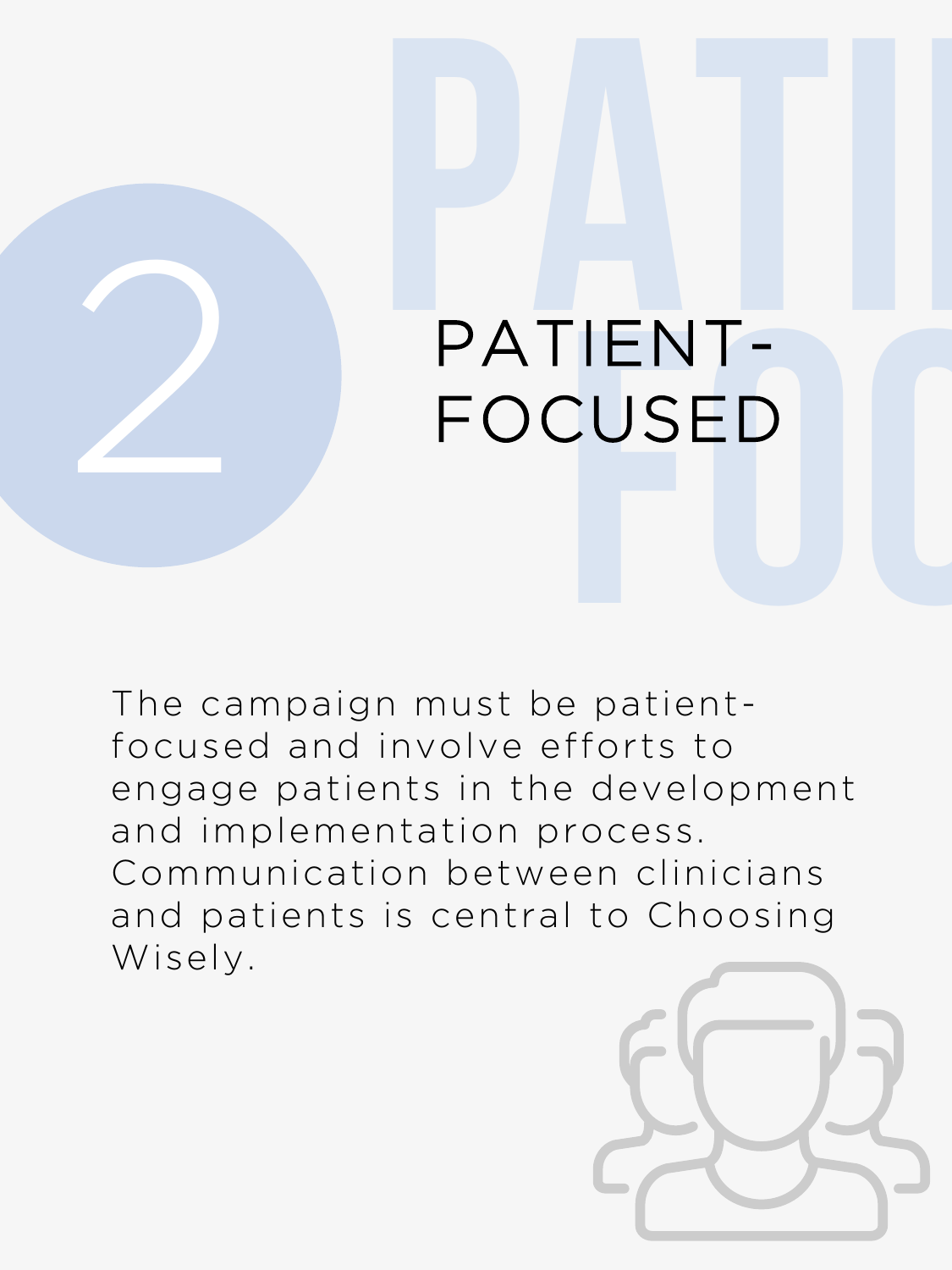# MULTI-<br>MULTI-<br>PROFESSIONAL MULTI-<br>PROFESSIONAL<br>Where possible, the campaign PROFESSIONAL

Where possible, the campaign should include physicians, nurses, pharmacists and other health care professionals.

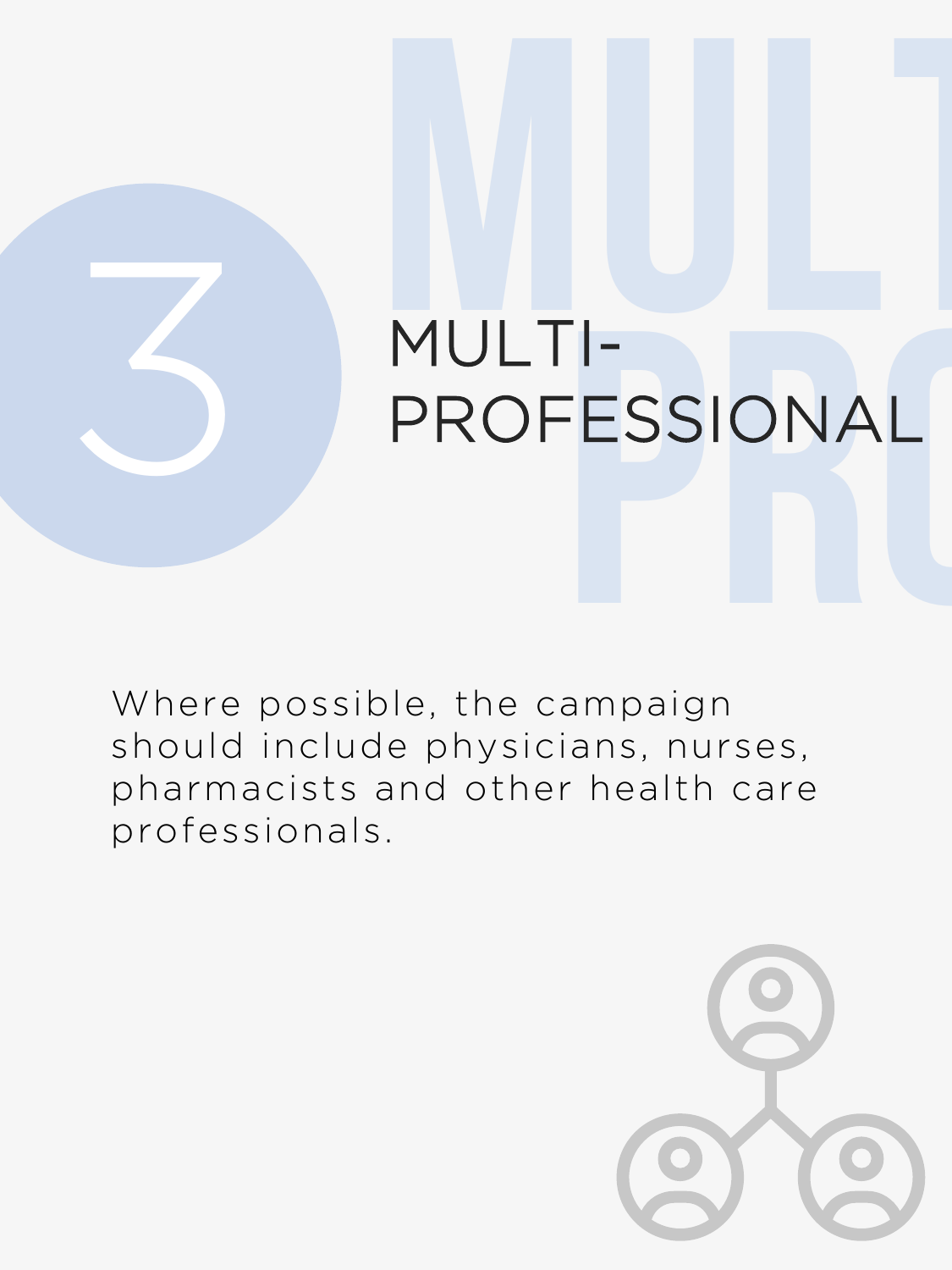

The recommendations issued by the campaign must be evidencebased, and must be reviewed on an ongoing basis to ensure credibility.

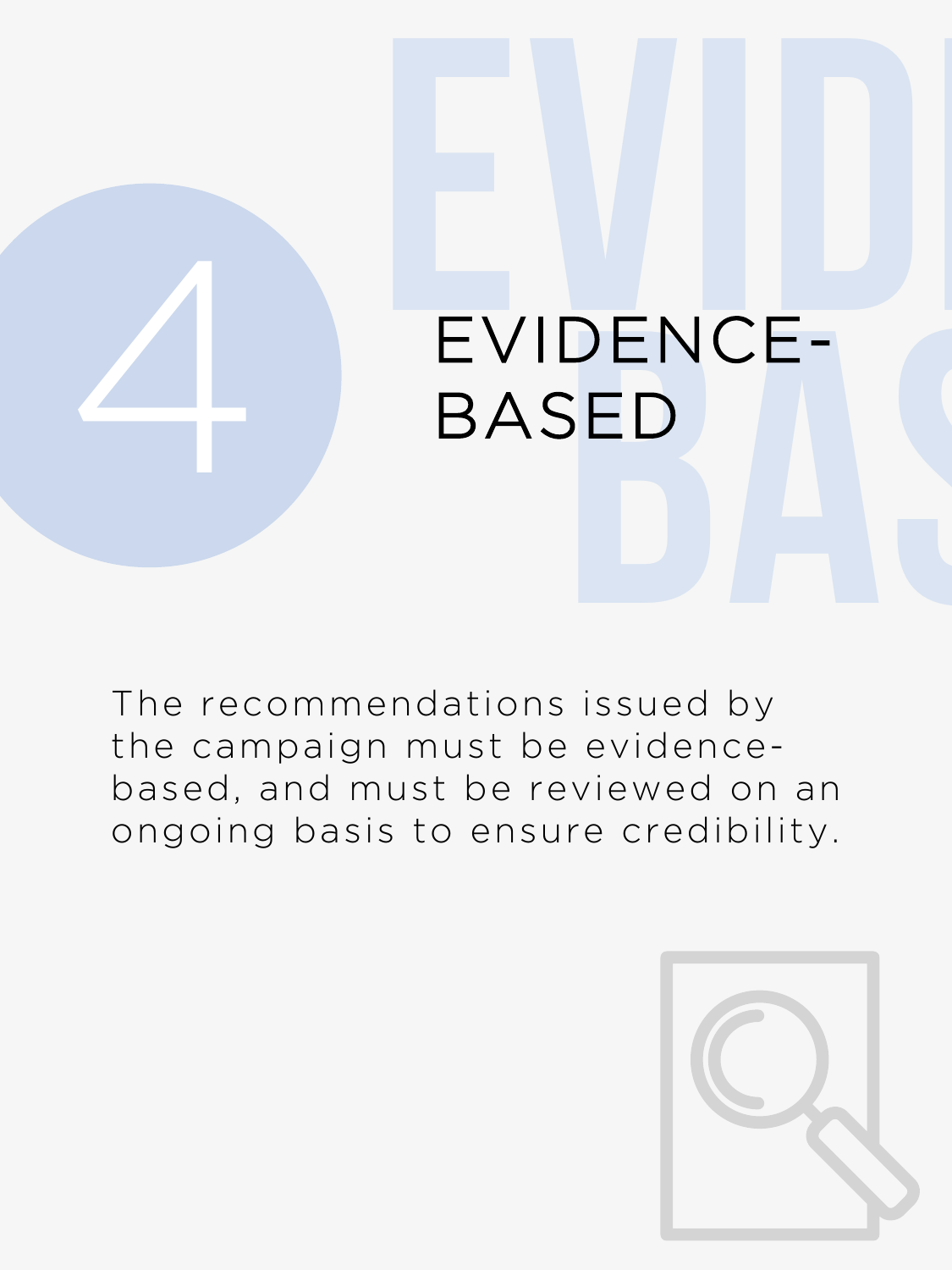

Processes used to create the recommendations must be public and any conflicts of interest must be declared.

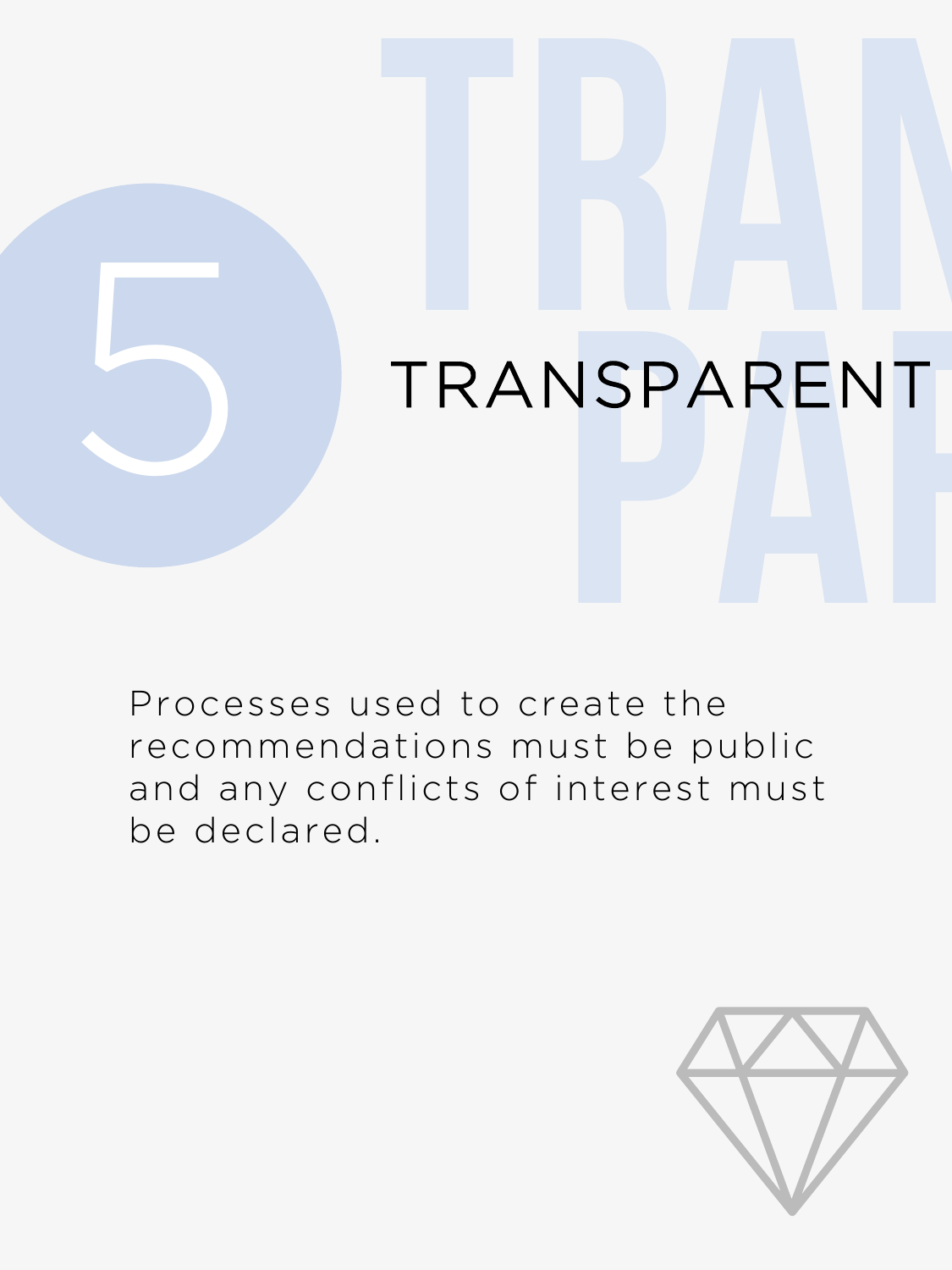## PRINCIPLES TO PRACTICE

General steps to start the implementation of your campaign









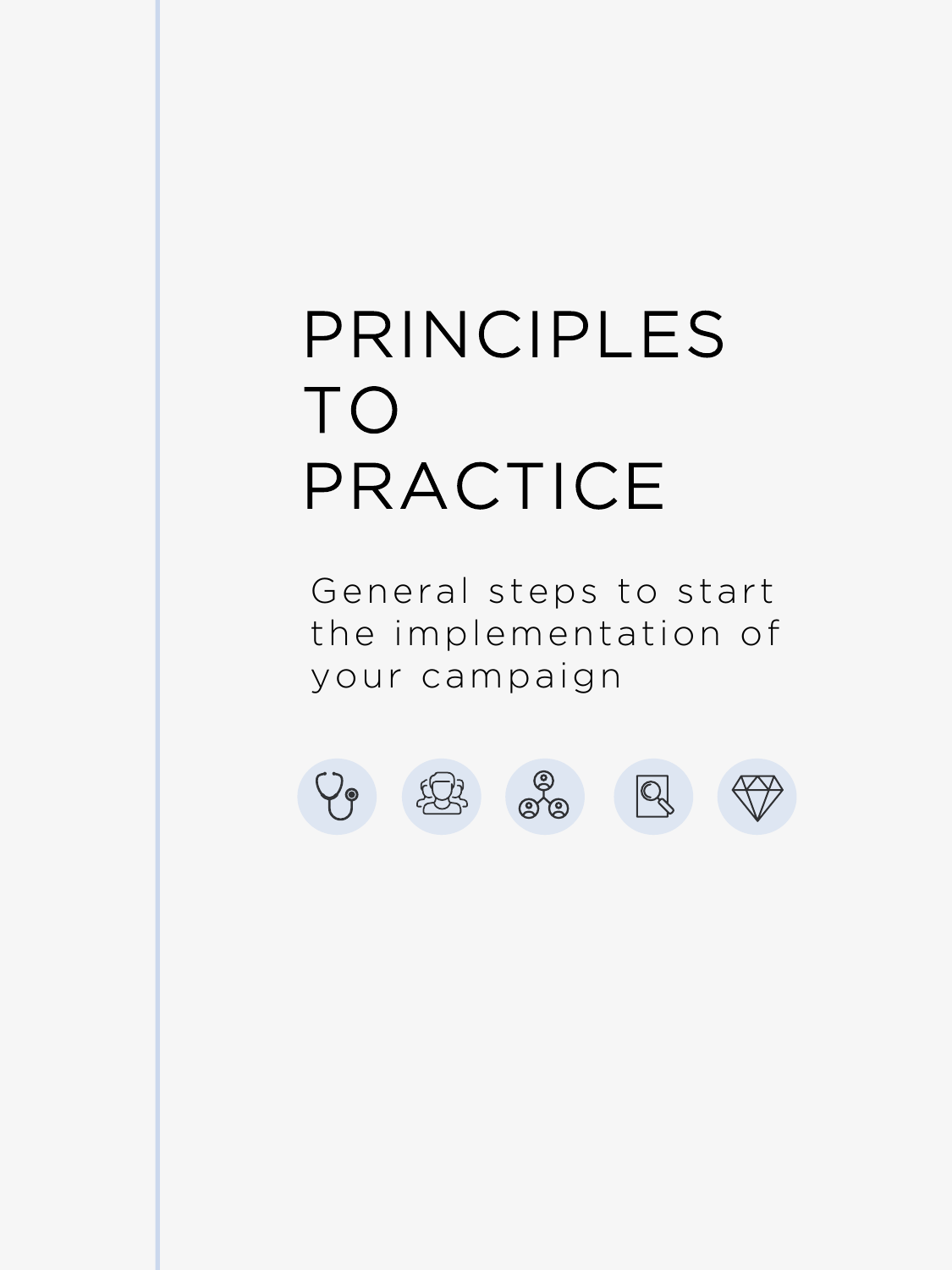



DEVELOP LISTS OF THINGS THAT PHYSICIANS, OTHER HEALTHCARE PROFESSIONALS, PATIENTS AND THE PUBLIC SHOULD QUESTION

Engage and partner with national medical, or professional, specialty societies to create lists of tests, treatments of procedures that are:

- Within the specialty's scope of practice
- **•** Frequently used
- **May expose patients to** harm and stress
- **May not benefit patients** according to the evidence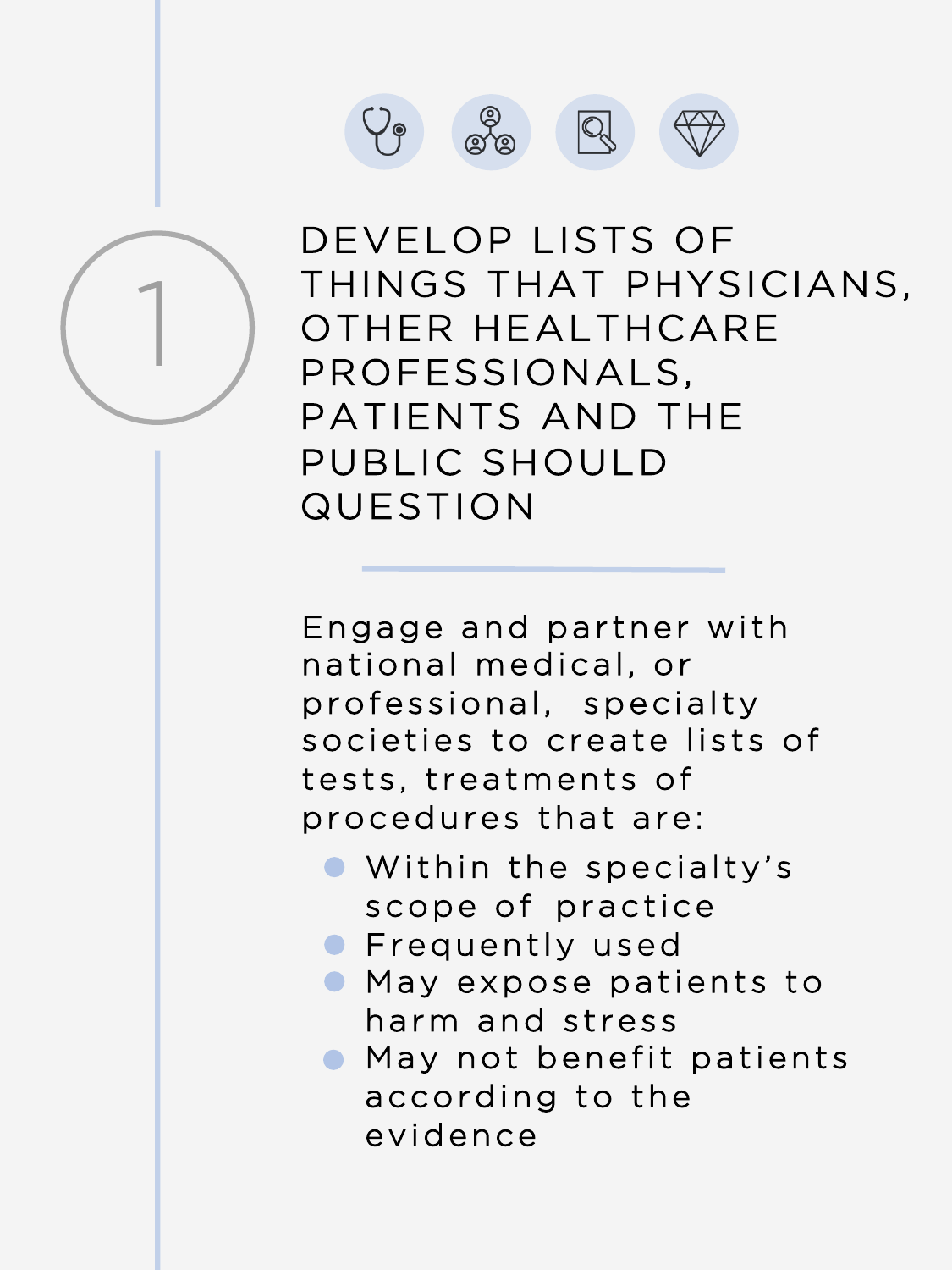



## ENGAGE WITH PATIENTS AND THE<br>PUBLIC

- Promote shared decision  $\bullet$ making between clinicians and patients
- Develop accessible, plain  $\bullet$ language materials for the public about the recommendations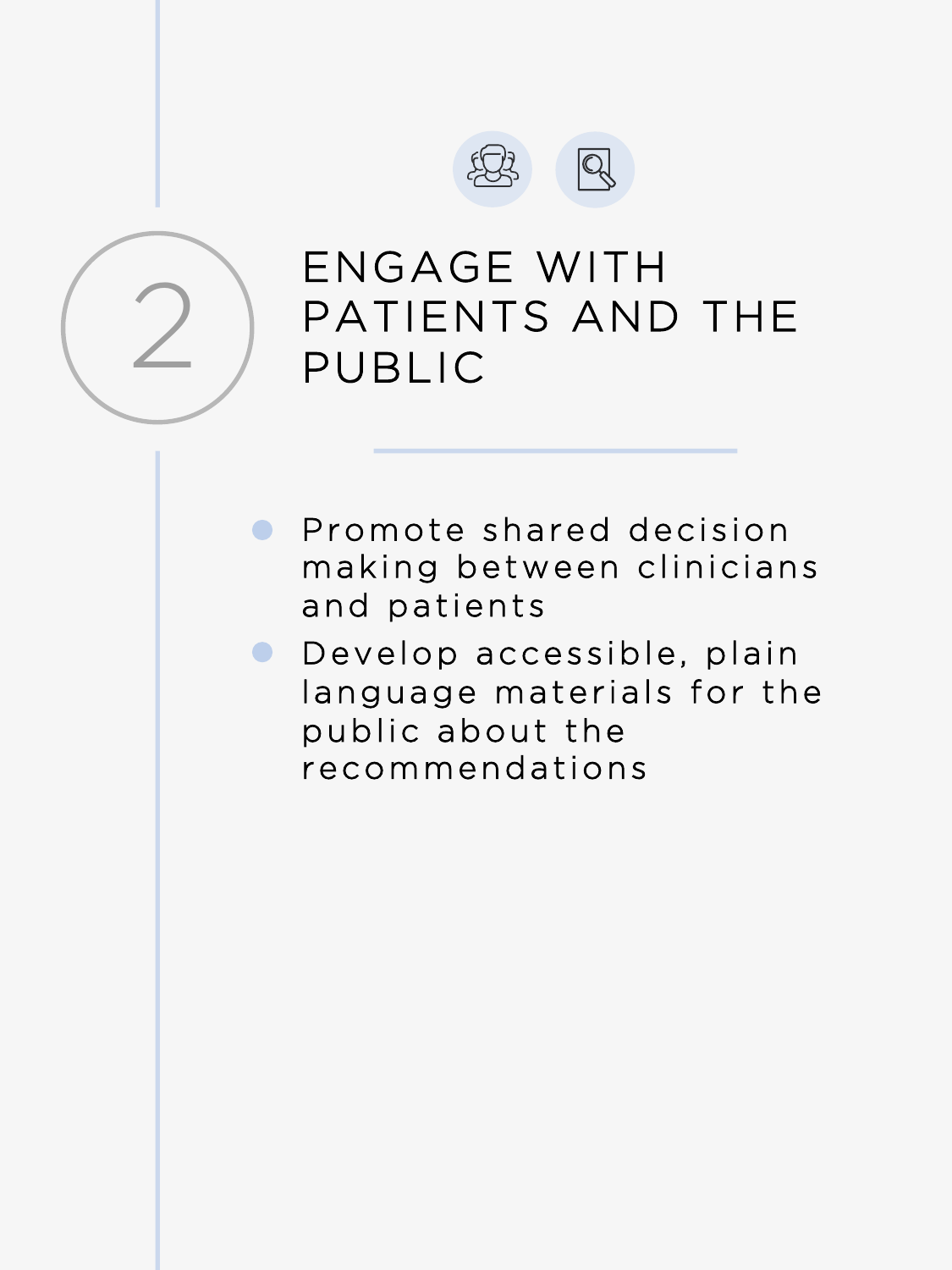



#### PUT INTO PRACTICE

- Encourage partners and  $\bullet$ individual physicians to implement recommendations
- When possible, measure  $\bullet$ changes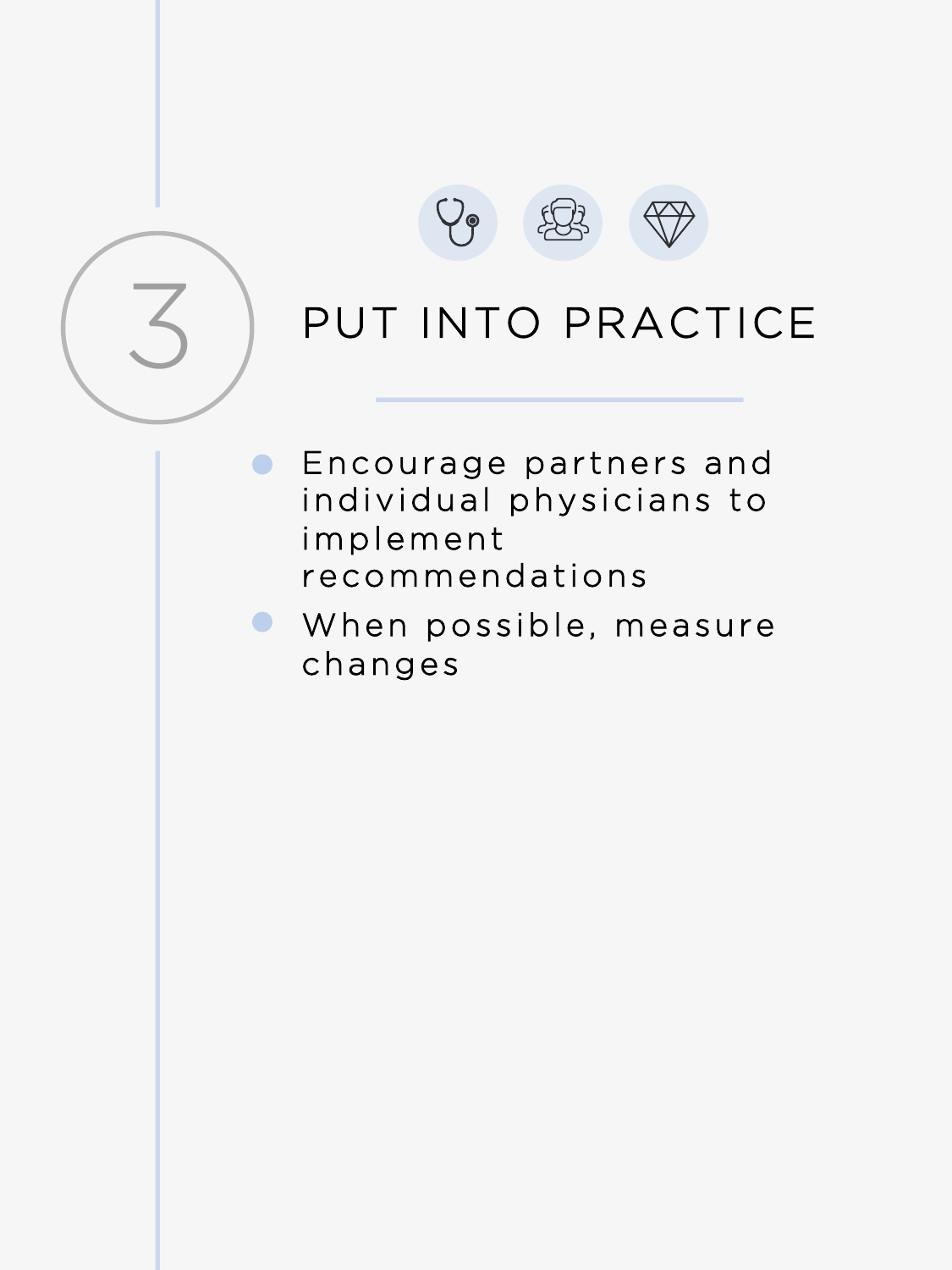### PARTICIPATING COUNTRIES

#### click below for the campaign page

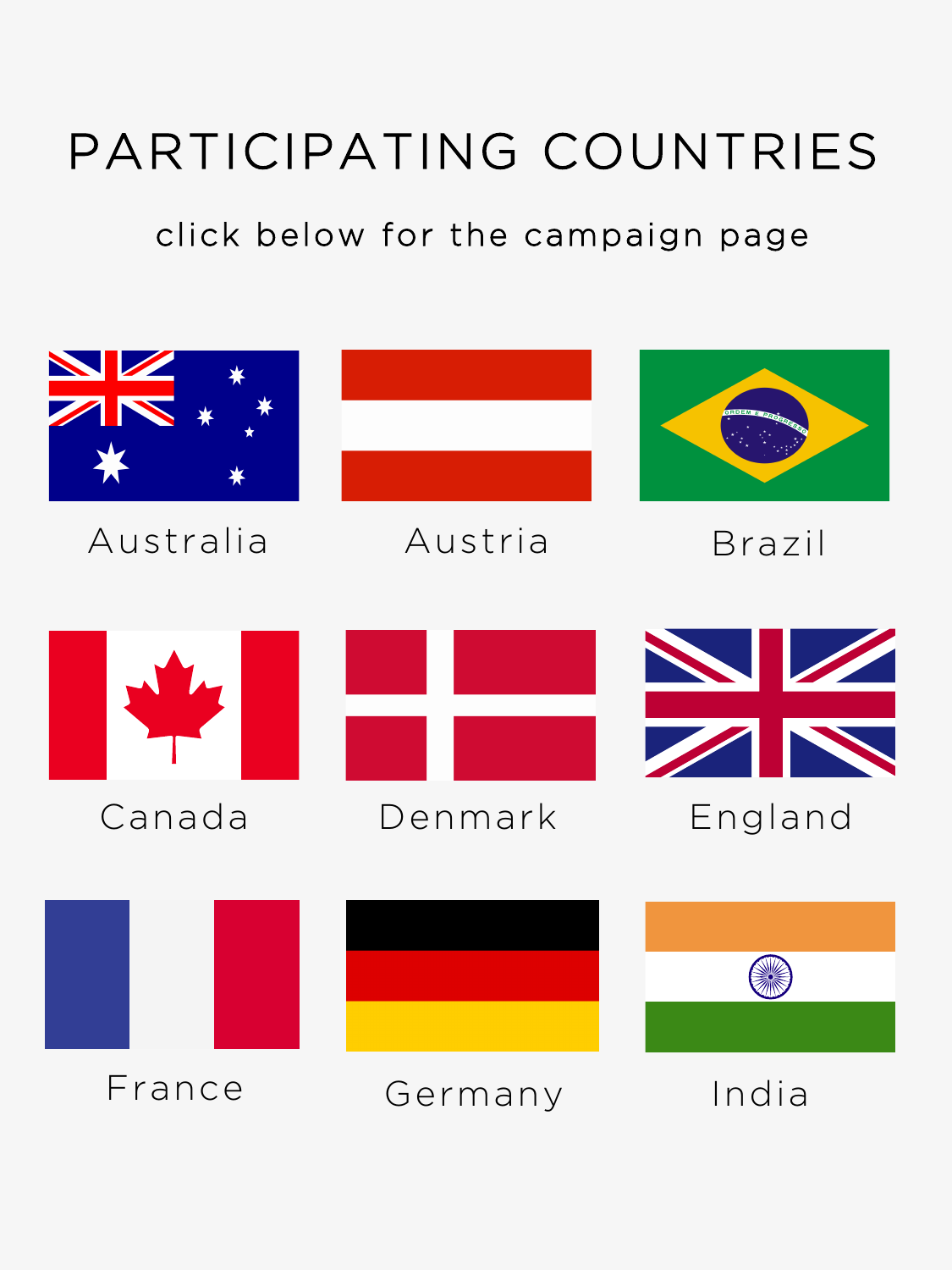## PARTICIPATING COUNTRIES

#### click below for the campaign page

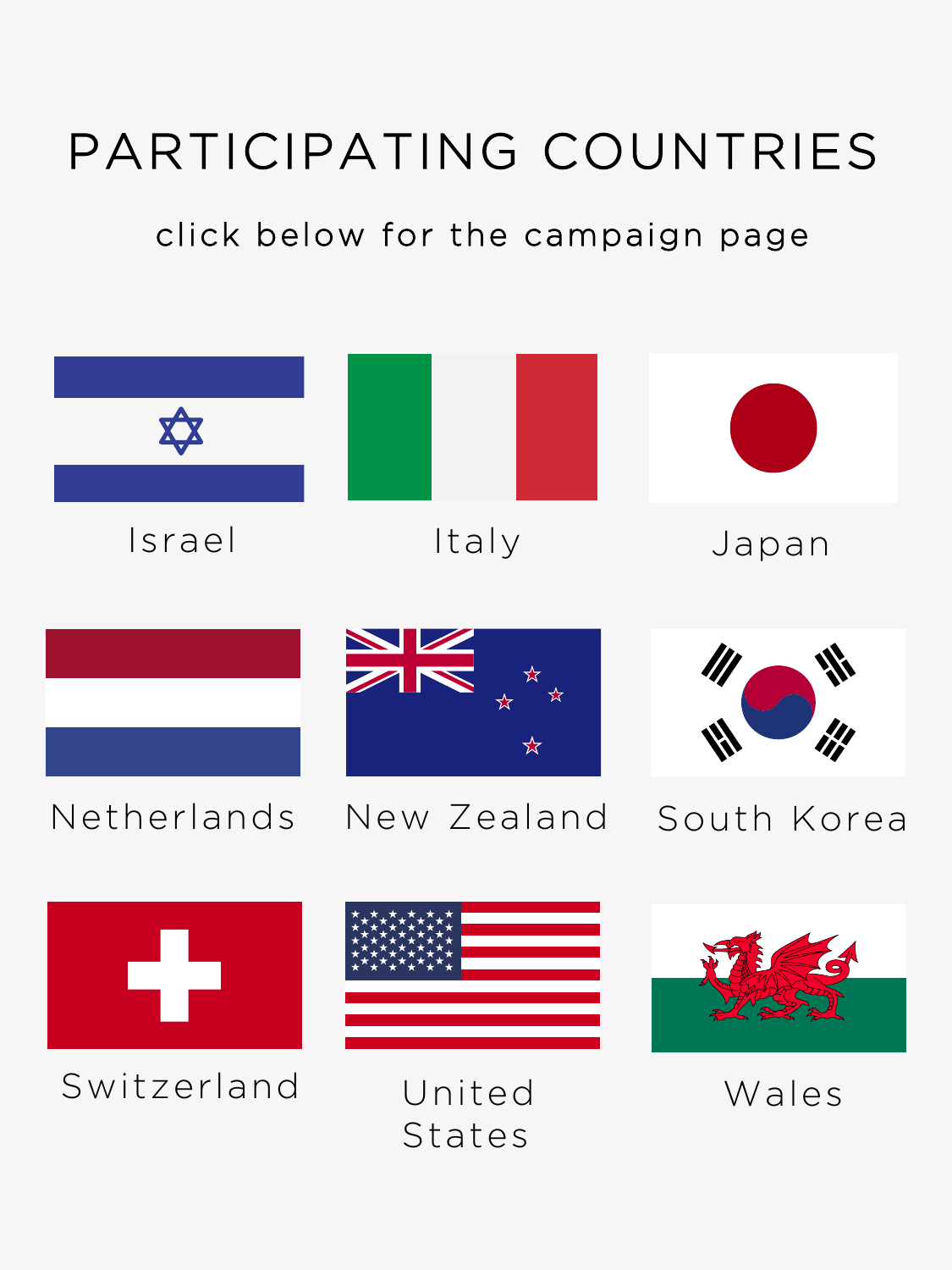## KEY PUBLICATIONS

#### resources for your campaign



#### Overview of international efforts

#### ['Choosing Wisely': a growing](https://www.ncbi.nlm.nih.gov/pubmed/25552584) international campaign.

Levinson W, Kallewaard M, Bhatia RS, Wolfson D, Shortt S, Kerr EA; Choosing Wisely International Working Group. BMJ Qual Saf. 2015



#### A Framework to measure impact

Measuring the effect of Choosing [Wisely: an integrated framework to](https://www.ncbi.nlm.nih.gov/pubmed/26092165) assess campaign impact on lowvalue care.

Bhatia RS, Levinson W, Shortt S, Pendrith C, Fric-Shamji E, Kallewaard M , Peul W, Veillard J, Elshaug A, Forde I. Kerr EA. BMJ Qual Saf. 2015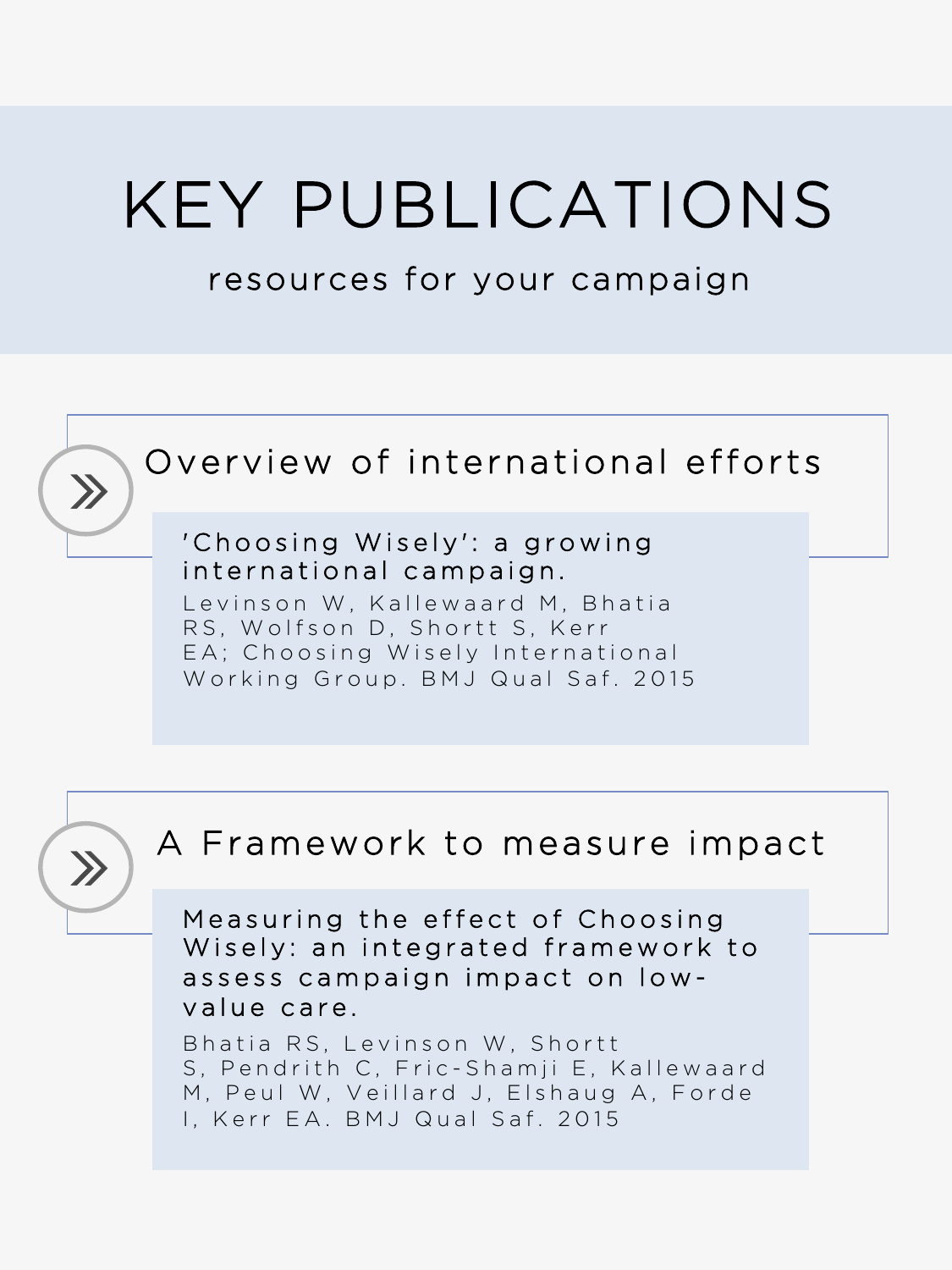## KEY PUBLICATIONS

#### resources for your campaign